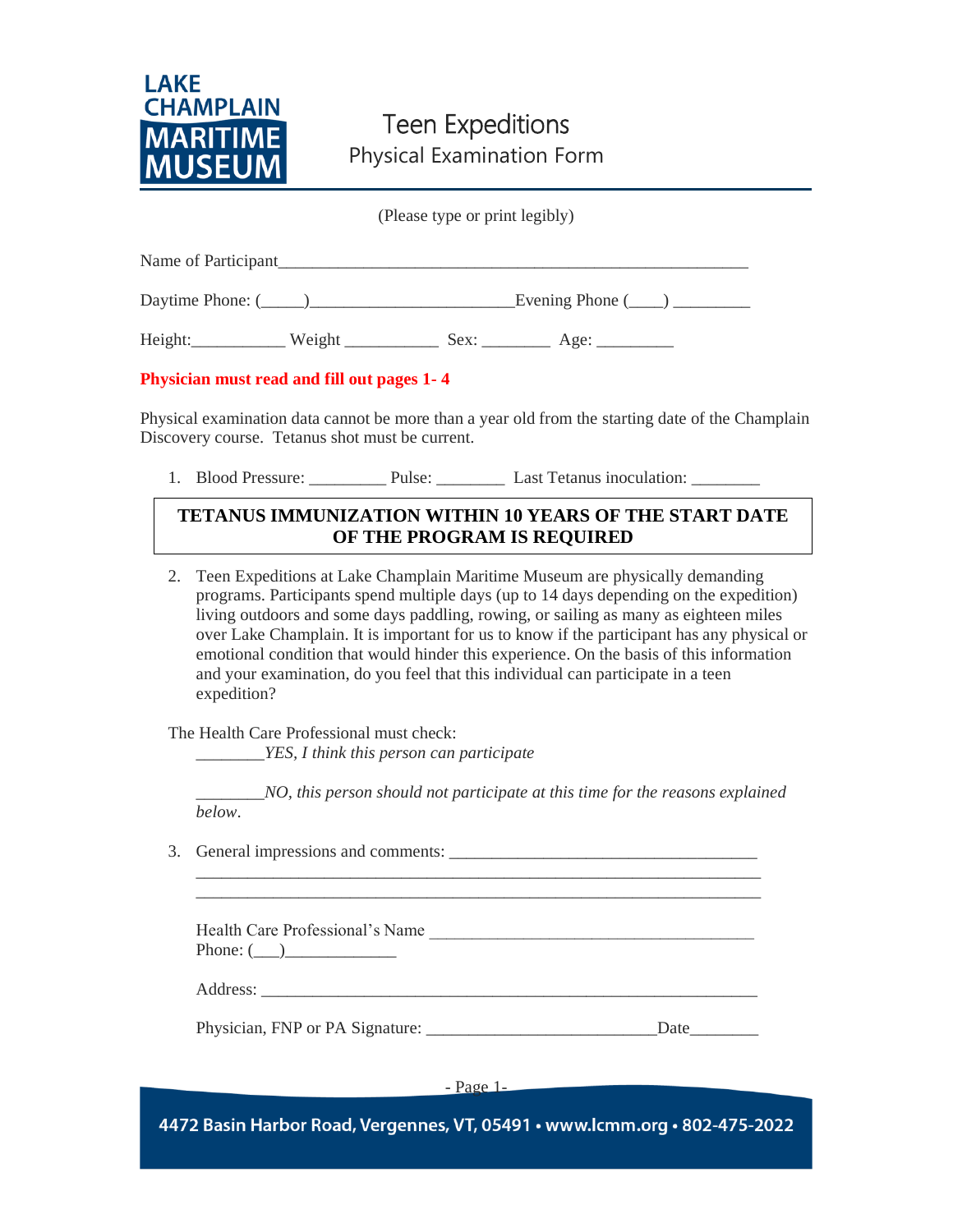

## Teen Expeditions

Medical Form

Name of Expedition Participant \_\_\_\_\_\_\_\_\_\_\_\_\_\_\_\_\_\_\_\_\_\_\_\_\_

#### **PHYSICIAN, FNP or PA, please circle YES or NO for each item. Each question must be answered.**

#### **GENERAL MEDICAL HISTORY**

Does the applicant currently have or does he/she have a history of:

| 1. Respiratory problems? Asthma?<br>2. Gastrointestinal disturbances?                                                                                                                                                         | 1. YES<br>2. YES        | N <sub>O</sub><br>N <sub>O</sub> |
|-------------------------------------------------------------------------------------------------------------------------------------------------------------------------------------------------------------------------------|-------------------------|----------------------------------|
| 3. Diabetes?                                                                                                                                                                                                                  | 3. YES                  | <b>NO</b>                        |
|                                                                                                                                                                                                                               |                         |                                  |
| 4. Hypertension?                                                                                                                                                                                                              | 4. YES                  | N <sub>O</sub>                   |
| 5. Bleeding or blood disorders?<br>6. Hepatitis or other liver disease?                                                                                                                                                       | 5. YES<br>6. YES        | NO.<br>N <sub>O</sub>            |
|                                                                                                                                                                                                                               |                         |                                  |
| 7. Neurological problem?                                                                                                                                                                                                      | 7. YES                  | N <sub>O</sub>                   |
| 8. Seizures? Epilepsy?<br>9. Dizziness or fainting episodes?                                                                                                                                                                  | 8. YES<br><b>9. YES</b> | N <sub>O</sub><br>N <sub>O</sub> |
| Examiner's specific comments example of the state of the state of the state of the state of the state of the state of the state of the state of the state of the state of the state of the state of the state of the state of |                         |                                  |
| 10. Cardiac problems?                                                                                                                                                                                                         | 10. YES                 | N <sub>O</sub>                   |
|                                                                                                                                                                                                                               |                         |                                  |
| 11. Treatment or medication for menstrual cramps?                                                                                                                                                                             | 11. YES                 | N <sub>O</sub>                   |
| 12. Disorders of the urinary or reproductive tract?<br>13. Any other disease?                                                                                                                                                 | 12. YES<br>13. YES      | N <sub>O</sub><br>N <sub>O</sub> |
|                                                                                                                                                                                                                               |                         |                                  |
|                                                                                                                                                                                                                               |                         |                                  |
|                                                                                                                                                                                                                               |                         |                                  |

4472 Basin Harbor Road, Vergennes, VT, 05491 · www.lcmm.org · 802-475-2022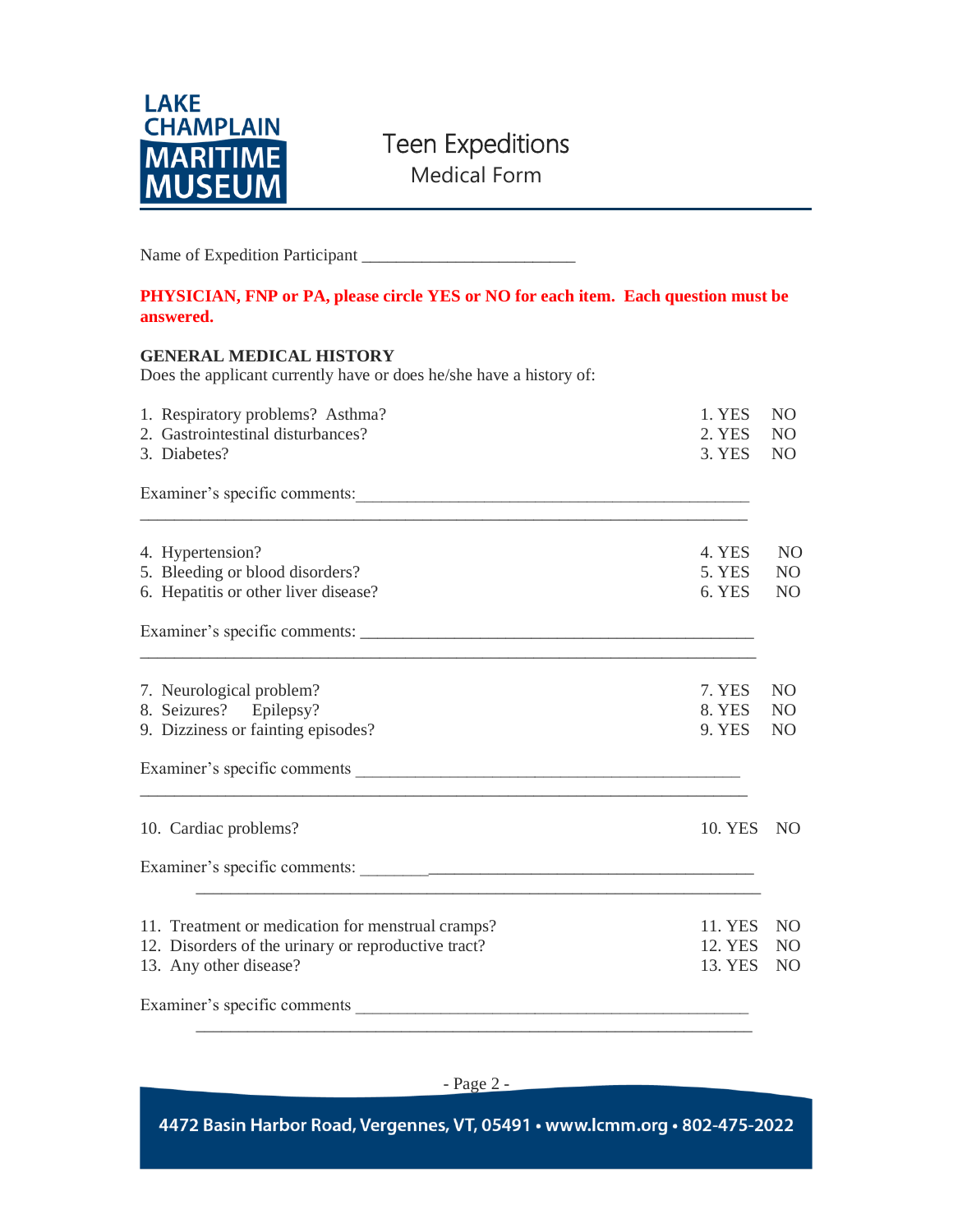

## Teen Expeditions

Medical Form

| 14. Does this person see a Medical or Physical specialist of any kind?                                                                                    | 14. YES NO     |                 |
|-----------------------------------------------------------------------------------------------------------------------------------------------------------|----------------|-----------------|
| 15. Is she pregnant?                                                                                                                                      | 15. YES        | NO <sub>1</sub> |
|                                                                                                                                                           |                |                 |
| <b>MUSCULAR/SKELETAL INJURIES</b><br>Does the applicant currently have or does he/she have a history of:                                                  |                |                 |
| 16. Knee, hip or ankle injuries (including sprains) and/or operation?                                                                                     | 16. YES        | NO.             |
| 17. Shoulder, arm or back injuries (including sprains) and/or operations?                                                                                 |                | NO              |
| 18 Head injury?                                                                                                                                           | 18. YES        | NO.             |
| 19. Any other joint problems?                                                                                                                             | 19. YES        | N <sub>O</sub>  |
| Examiner's specific comments (include date of last occurrence and the effect of the problem on                                                            |                |                 |
| PERSONAL HISTORY (COUNSELING/PSYCHIATRIC)                                                                                                                 |                |                 |
| 20. Has he/she had treatment or counseling with a mental health professional?                                                                             | 20. YES        | N <sub>0</sub>  |
| 21. Is he/she currently in treatment or counseling?<br>If yes, please arrange for the release of information<br>from your therapist or counselor          | 21. YES        | N <sub>O</sub>  |
| 22. Name and address of therapist or counselor __________________________________<br>23. Does he/she have, or have a history of substance abuse problems? | <b>22. YES</b> | N <sub>O</sub>  |
| 24. Hospitalization within the past year?                                                                                                                 | 23. YES        | N <sub>O</sub>  |
| 25. Reasons for treatment or counseling?                                                                                                                  |                |                 |
| _______ suicide gesture<br>_______academic/career                                                                                                         |                |                 |
| ______ substance abuse/chemical dependency<br>Family issues/divorce                                                                                       |                |                 |
| eating disorder (anorexia/bulimia)<br>learning disability<br>________ other                                                                               |                |                 |
|                                                                                                                                                           |                |                 |

- Page 3 -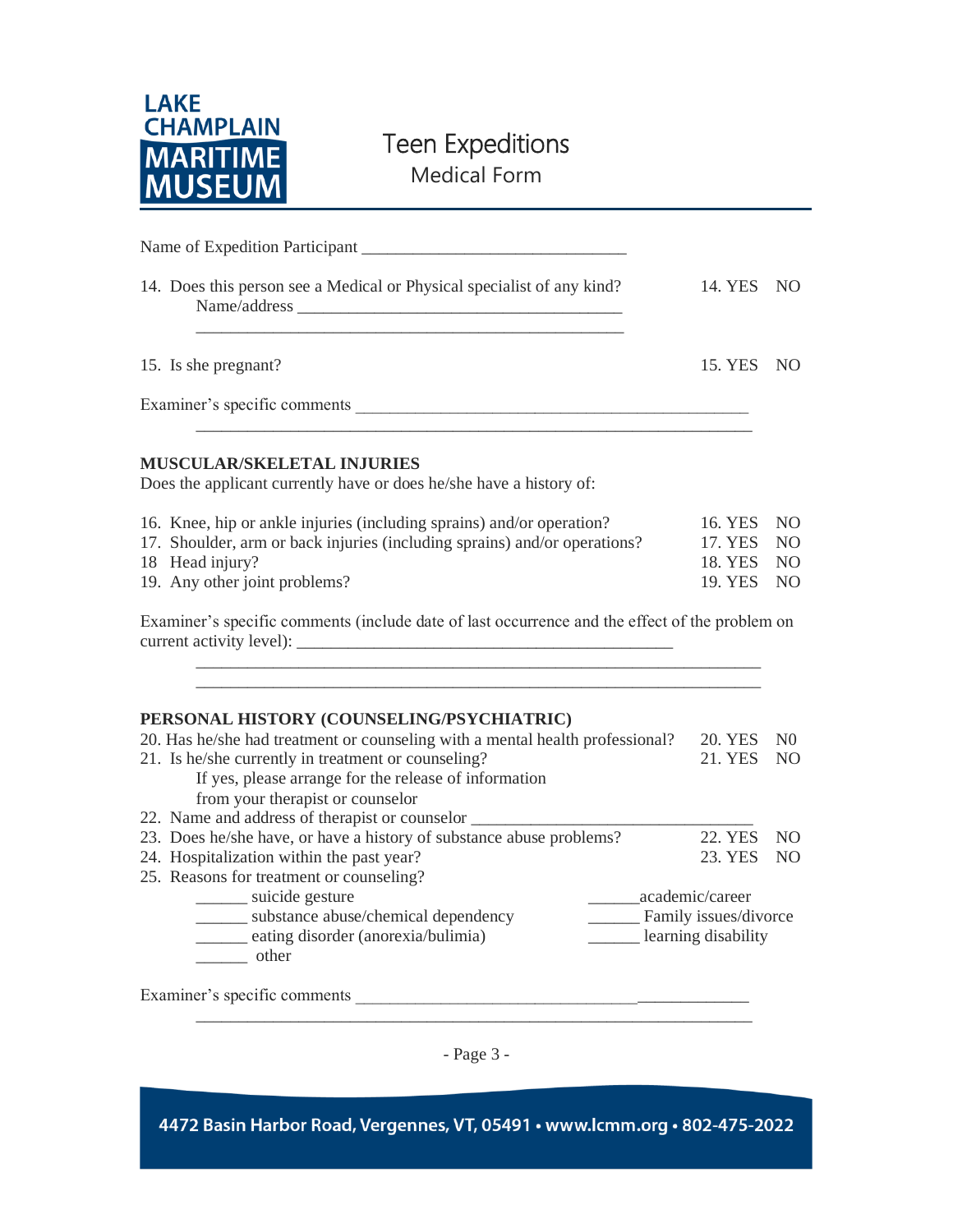

# Teen Expeditions

Medical Form

| <b>ALLERGIES</b>                                                                                    |                                                                                                                      | 26. YES NO                |                |
|-----------------------------------------------------------------------------------------------------|----------------------------------------------------------------------------------------------------------------------|---------------------------|----------------|
| 27. Champlain Discovery disinfects water with iodine. Is iodine<br>contraindicated for this person? | 27. YES NO                                                                                                           |                           |                |
| Vegetarian?                                                                                         | 28. Is he/she allergic to any foods? Are there any dietary restrictions?                                             | 28. YES                   | N <sub>O</sub> |
| 29. Allergic to insect bites or bee stings?                                                         | 29. YES NO                                                                                                           |                           |                |
|                                                                                                     |                                                                                                                      |                           |                |
| <b>MEDICATIONS</b>                                                                                  |                                                                                                                      |                           |                |
|                                                                                                     | 30. Is he /she allergic to any medications?<br>31. Is he/she currently taking any medications? Please specify dosage | 30. YES NO<br>31. YES     | N <sub>O</sub> |
| Medication                                                                                          | Dosage/Frequency                                                                                                     | Side Effects/Restrictions |                |
|                                                                                                     |                                                                                                                      |                           |                |
|                                                                                                     |                                                                                                                      |                           |                |
|                                                                                                     |                                                                                                                      |                           |                |
|                                                                                                     |                                                                                                                      |                           |                |
|                                                                                                     |                                                                                                                      |                           |                |
|                                                                                                     | Examiner's specific comments:                                                                                        |                           |                |
| <b>COLD, HEAT, ALTITUDE</b>                                                                         |                                                                                                                      |                           |                |
|                                                                                                     | 32. History of heat stroke or other heat related illness?                                                            | 32. YES NO                |                |
| Examiner's specific comments:                                                                       |                                                                                                                      |                           |                |
|                                                                                                     |                                                                                                                      |                           |                |
|                                                                                                     |                                                                                                                      |                           |                |
|                                                                                                     |                                                                                                                      |                           |                |
|                                                                                                     |                                                                                                                      |                           |                |
|                                                                                                     | 4472 Basin Harbor Road, Vergennes, VT, 05491 · www.lcmm.org · 802-475-2022                                           |                           |                |